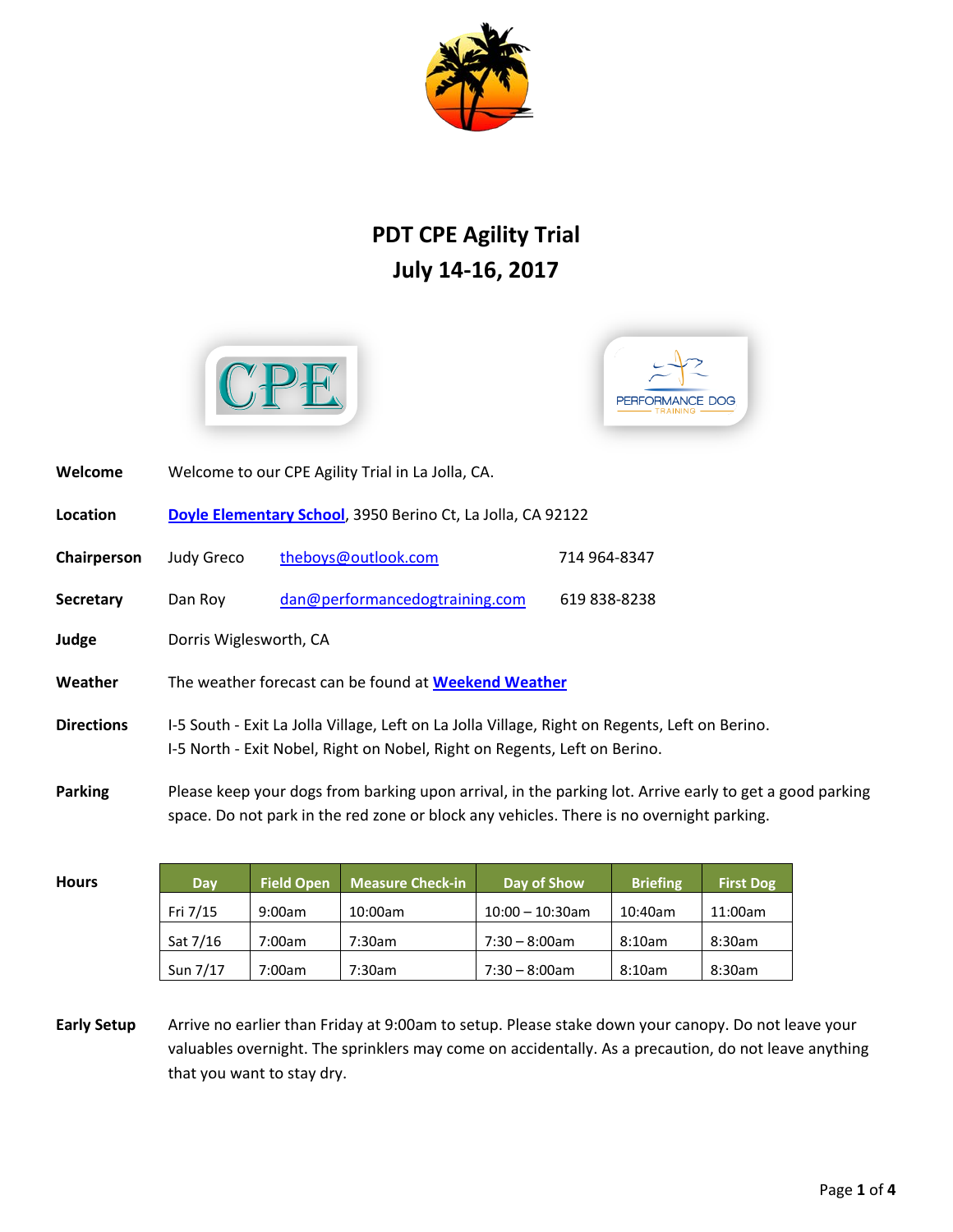

## **Run Order**

| Friday, July 14 (11:00am) | Saturday, July 15 (8:30am) | <b>Sunday, July 16 (8:30am)</b> |
|---------------------------|----------------------------|---------------------------------|
| Small to Tall             | <b>Tall to Small</b>       | <b>Small to Tall</b>            |
| Jumpers                   | Jackpot                    | FullHouse                       |
| 345C, 12                  | 45C, 3, 12                 | All levels                      |
| Standard                  | Standard                   | Standard                        |
| 45C, 3, 2, 1              | 45C, 3, 2, 1               | 45C, 23, 1                      |
| Standard                  | Wildcard                   | Snooker                         |
| 45C, 23, 1                | 345C, 12                   | 345C, 12                        |
|                           | Snooker                    | Colors                          |
|                           | 345C, 12                   | 345C, 12                        |
|                           | Jumpers                    |                                 |
|                           | 345C, 12                   |                                 |

| <b>Move Ups</b>    | The last day to move up before the trial is Monday, July 10                                                                                                                                                                                                                                                                                                                                                                                      |  |  |  |  |
|--------------------|--------------------------------------------------------------------------------------------------------------------------------------------------------------------------------------------------------------------------------------------------------------------------------------------------------------------------------------------------------------------------------------------------------------------------------------------------|--|--|--|--|
|                    | Contact Dan Roy with any move-up information at: dan@performancedogtraining.com                                                                                                                                                                                                                                                                                                                                                                  |  |  |  |  |
|                    | Day to day move up sheets will be located at the awards table.                                                                                                                                                                                                                                                                                                                                                                                   |  |  |  |  |
| Day-of-show        | We will be accepting day-of-show entries provided the entry limits have not been reached.                                                                                                                                                                                                                                                                                                                                                        |  |  |  |  |
| <b>Awards</b>      | Let us know if you and your dog are close to earning a special award, like a C-ATCH. We would like to<br>recognize your achievement and celebrate with you.                                                                                                                                                                                                                                                                                      |  |  |  |  |
| <b>Volunteers</b>  | Thank you for volunteering and helping our trial run smoothly. Our Volunteer Coordinator is is Marla<br>Frankel <b>marlafankel@ymail.com</b> We send out an Invitation to Edit Google Volunteer Sheet before the<br>trial. In addition to those exhibitors that sent a volunteer sheet ahead of time, everyone may add or<br>modify their volunteer classes on-line. We encourage all exhibitors to volunteer for at least 2 classes per<br>day. |  |  |  |  |
| <b>Hotels</b>      | Accommodations in the La Jolla and UTC area are easy to find. Our <b>Premium</b> lists a number of hotels and<br>RV Camping areas. Please contact them for pricing and availability.                                                                                                                                                                                                                                                             |  |  |  |  |
| <b>Restaurants</b> | La Jolla and UTC have a variety of fine and casual restaurants. Some are within walking distance of the<br>show site. If you want to go fancy then visit Roy's, Hawaiian Cuisine. For something more casual try<br>Appolonia's, Red Robin, or Bristol Farms.                                                                                                                                                                                     |  |  |  |  |
| <b>Hospitality</b> | We always have something for you at the hospitality table, compliments of PDT. Lunch is first for our<br>volunteers and then for all exhibitors.                                                                                                                                                                                                                                                                                                 |  |  |  |  |
| <b>Restrooms</b>   | Portable restrooms are available on site.                                                                                                                                                                                                                                                                                                                                                                                                        |  |  |  |  |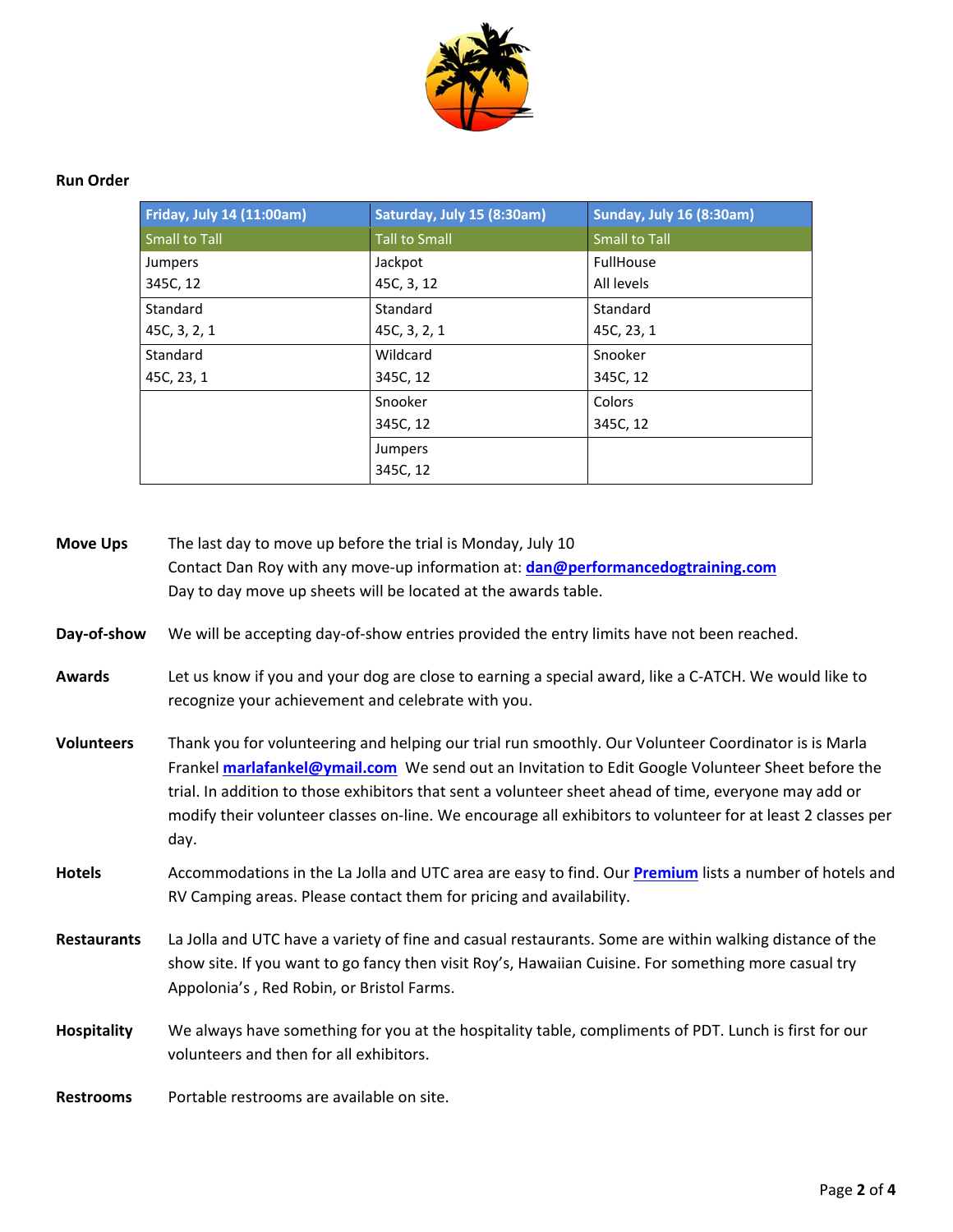

**Etiquette** We encourage all exhibitors to follow our trial guidelines:

- 1. Be prepared
- 2. Know the rules
- 3. Respect our judge
- 4. Respect other exhibitors
- 5. Be kind to your dog
- 6. Show good sportsmanship
- 7. Be patient
- 8. Be self-reliant
- 9. Clean up
- 10. Volunteer
- **Barking Do not allow your dogs to bark upon arrival!!!** The parking lot is adjacent to a residential neighborhood. Excessive barking also needs to be controlled on the field. It is okay for dogs to bark while running the course, but if your dog is barking too much in your setup area, at the practice jump or before they go into the ring then it becomes a problem. Please keep barking to a minimum.
- **Leashes** Dogs must be on-leash at all times except in the ring or at the warm up obstacle. Doyle Elementary School is a large field, but it is not an off-leash free zone.
- **Clean Up** The Doyle Elementary School requires special attention to cleaning up after our dogs. If you run out of bags, we have extras. If you see anything that has not been picked up then "adopt a poop" or please tell us. We will facilitate a tidy operation.
- **Dog Beach** Off-leash beaches are located in Ocean Beach, Del Mar and Coronado. Ask us for directions.
- **Feedback** We are interested in both your genuine compliments and in how you think we can improve. We normally have a suggestion box at the awards table. Please offer us your ideas to make a better experience for you and your dog.
- **Come Again** We hope you enjoy yourself and achieve your personal competition and training goals. Have a safe drive and enjoy your stay in La Jolla and San Diego, America's Finest City.



Watercolor by Rebecca Kriz